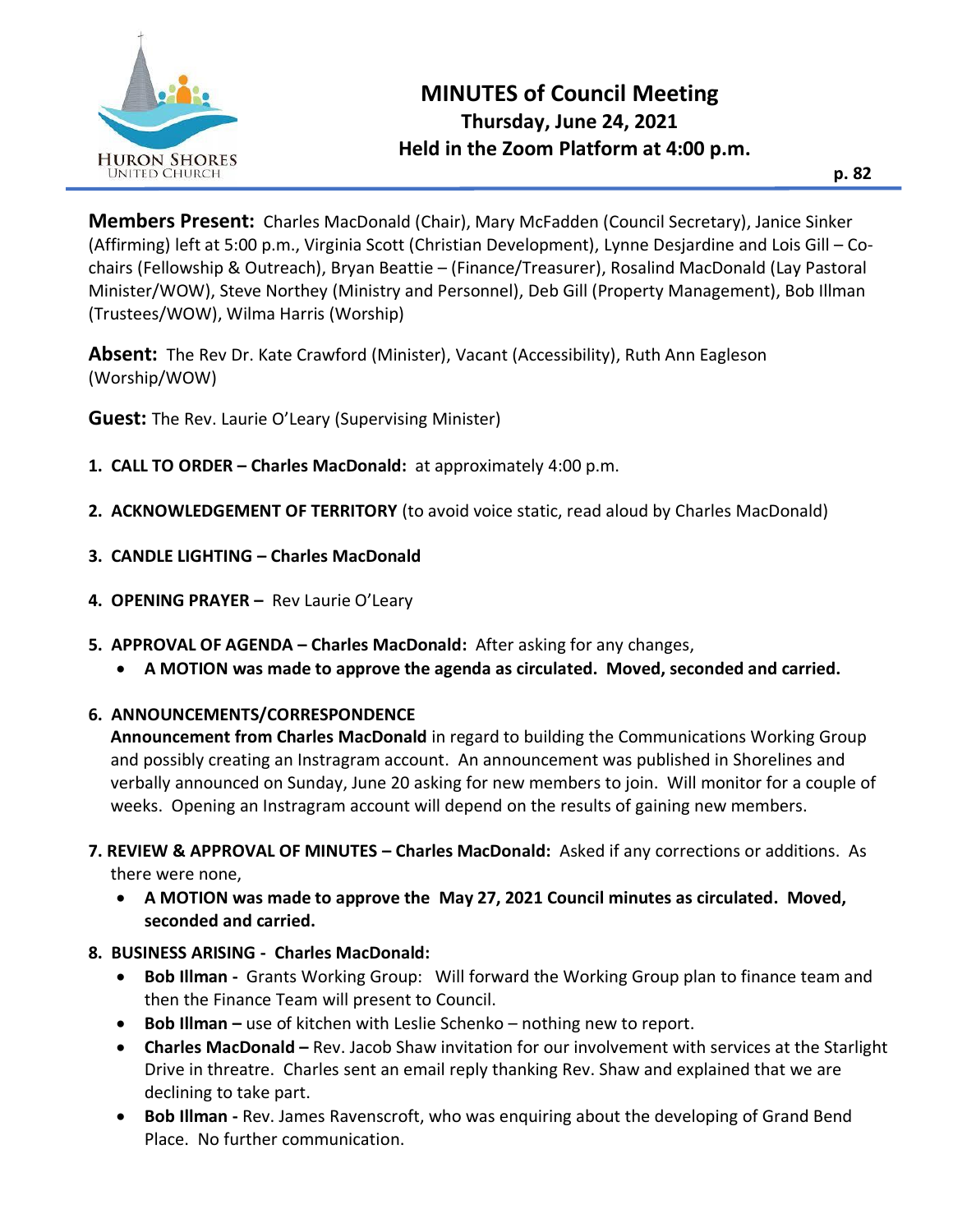## **9. COVID-19 UP-DATE – Charles MacDonald:**

- Phase 2 will commence on June 30. Gatherings allow 25 outside and 5 inside. Religious services (weddings, funerals) are at 25% capacity. Stressed that all COVID-19 Protocols will be in place. Sign in sheets will be required. A group (Prayer Shawl, BLUE, etc.) can manage their own sign in sheets.
- Will test Zoom from the Green Cathedral at rehearsal on Friday, July 2. Planning to do a Zoom service from the Green Cathedral in July.
- Charles asked Council if we should continue to ring the bells on Saturday night. Council agreed to continue. It was suggested that we ring the bells in honour of the Residential School Indigenous children. A very thoughtful discussion followed. John Scott (joined the meeting at this point) was asked to contact Jeffrey George to ask if the Kettle and Stoney Point First Nations would feel that this would be an appropriate gesture. Later in the meeting, Virginia Scott confirmed that Jeffrey George was pleased with this show of respect. Recently, Prayer shawls were offered as a healing gesture but this was declined **at this time.**

## **10. TEAM REPORTS**

- **Property – Deb Gill:** 
	- **Community Living Room -** hoping to get benches done soon. Hope to have irrigation system in by end of month. Lion's bike rack should be ready by Friday, June 25. Deb will send letter of thanks to the Lions.
	- **Sun Sail Shade Cover** (for Green Cathedral) Deb Gill will take a proposed grant application from the Sunset Community Foundation to Finance to cover the cost of the sun sail shade cover.
- **Finance – Bryan Beattie: Refer to Operating Summary – (attached)** Bryan reviewed recent figures. Finance figures will be published in Shorelines with hopes that the Community of Faith will respond generously. The Finance Team reviewed the 2021 Budget column very carefully. Emphasized that it was very difficult to produce a budget in these COVID-19 times.
	- **MOTION: to present the revised budget in the upcoming Special Annual Congregational Meeting on Sunday, July 4, 2021. Moved, seconded and carried.**
- **Fellowship & Outreach – Lynne Desjardine/Lois Gill – Co-Chairs: Mission & Service Fund -** Lynne thanked Steve Northey for stepping forward to cover as the Mission & Service Fund Enthusiast. Suggestion was made to have different folks read the (monthly) Minute for Mission (like the scripture readers). Many Council members responded that they would read. The chairs will manage a list. After more discussion, Rosalind explained that there is more to this role than just reading the Minute for Mission. Rev. Laurie was asked for advice. She went into more detail of the importance of having a key person in this role and more so now as the Mission & Service Fund is expanding their outreach.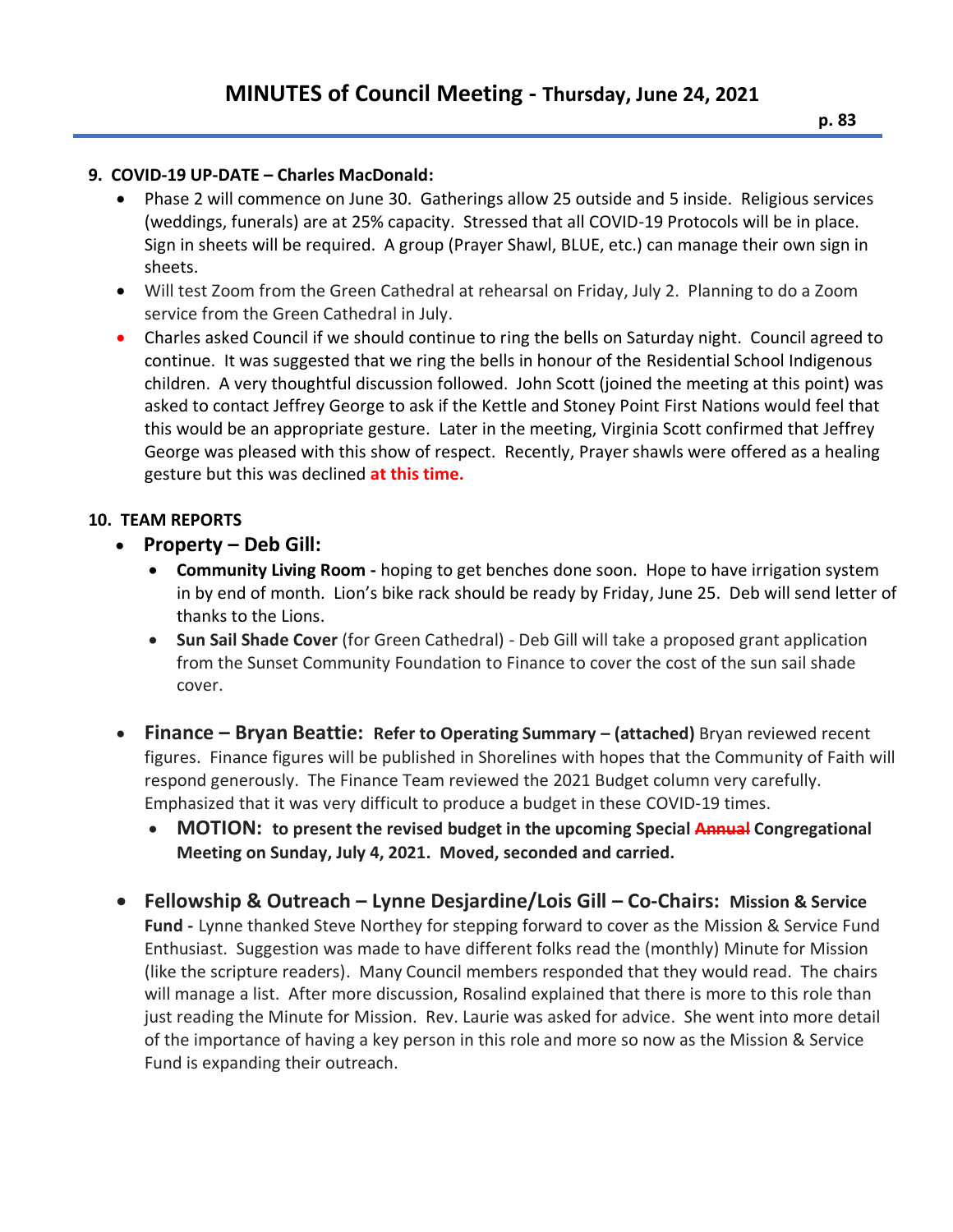- **Worship Report – Ruth Ann Eagleson and Wilma Harris: Preacher feature** watch for it! It will be in Shorelines. Charles clarified that lay preachers are actually known as "Lay Licenced Worship Leaders". Charles referred to the Worship report as to what CRWG stood for? It stands for COVID Regathering Working Group.
- **WOW – Bob Illman, Ruth Ann Eagleson and Rosalind MacDonald:**
	- Pleased that some of our members attended the Zoom service on June 6 the Affirming Designations of Antler River Watershed, Horseshoe Falls and Western Ontario Waterways Regional Councils.
	- United Church's Healing Fund after a very thoughtful discussion, an announcement will be put in Shorelines that we are in the process of making a donation and open it to Community of Faith. Rev. Laurie explained in detail that the Healing Fund has been well established through the United Church of Canada to help the Residential School survivors.
		- **MOTION: that HSUC donate \$215 to the United Church of Canada Healing Fund in respect of the recent discovery of 215 at the Kamloops Residential School. Moved, seconded and carried.**
	- Question was raised as to how the Residential School survivors access the funds. Rev. Laurie offered to find out.
- **Lay Pastoral Minister – Rosalind MacDonald:** No further report.
- **Ministry & Personnel: Steve Northey:** Referred to Kate's settling in Nova Scotia at L'Arche after some tense moments.
- **Affirming Team – Janice Sinker:** 
	- Wilma has written the history of the Affirm process. Will have "package" prepared to give to folks struggling to understand the LGBTQ Community.
	- Discussion on Conversion Therapy, Bill C-6 and that the Bill will go to the Senate next. Michelle from the Grand Bend Bulletin sent email to Janice about Bill C-6 and how happy the team must feel.
	- Will keep sending Movie recommendations.
- **Trustees – Bob Illman: Security**  seemed to be a large difference in the price between the quotes. Suggest four cameras (instead of six) to bring down cost. Leaning toward Hay Communication – 7% discount due to bundling services. Having security installed will make no change in insurance. Will keep researching more information before any decision is made.

**11. SPECIAL** A**CM – Charles MacDonald:** This has been posted in Shorelines as a Mail Chimp and was verbally announced on Sunday, June 20. After Charles suggested that perhaps having the meeting on July 11 would be better, Council agreed to keep it as planned on July 4 during the zoom service. It will be a one item agenda with one motion to accept the 2021 Budget as presented by the Finance Team.